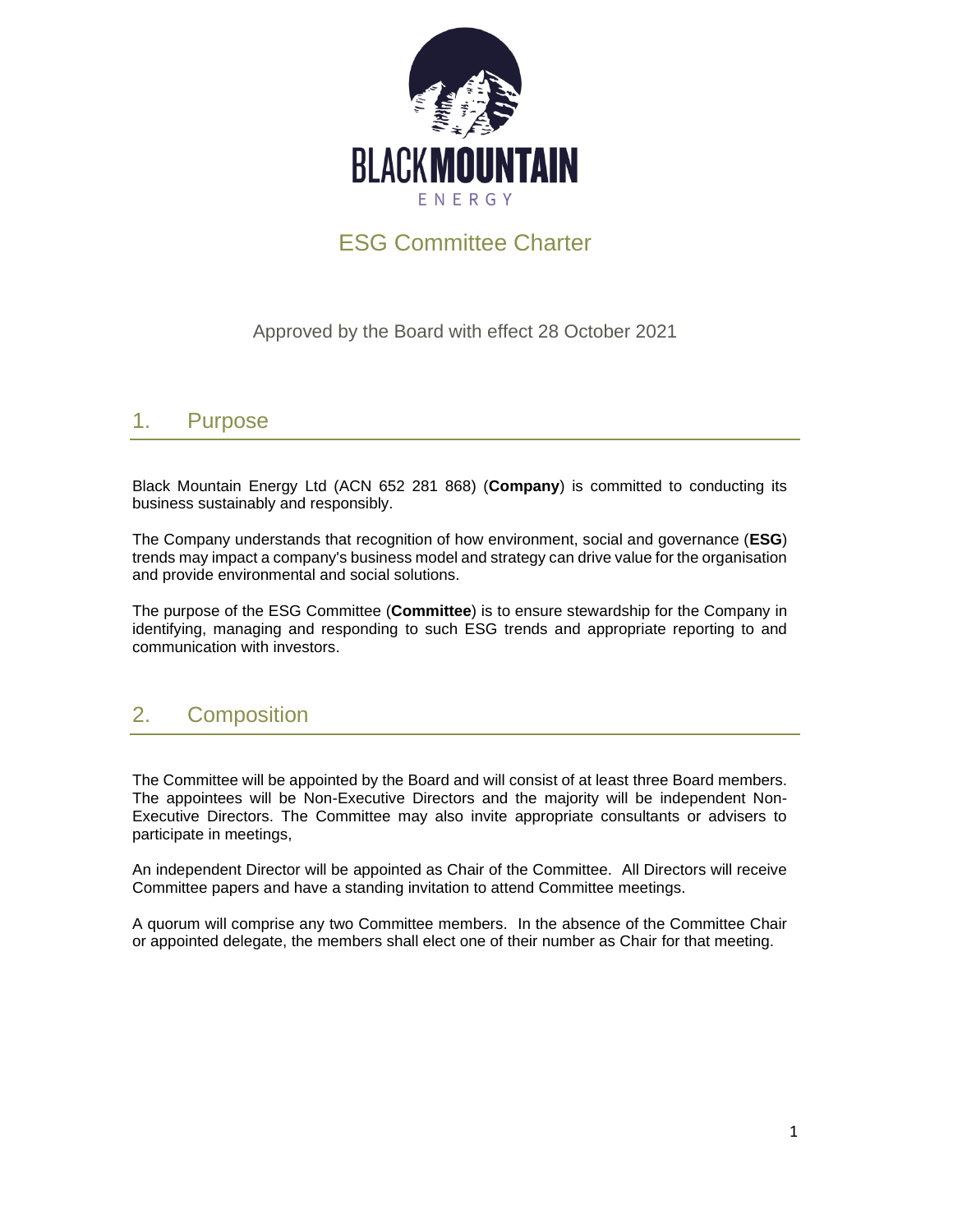### 3. Operation

The Committee will meet at least two times a year, with other meetings on an as required basis. Committee meetings will be governed by the same rules in the Company's constitution, with the rules for Board meetings applying to Committee meetings.

The Company Secretary shall be the Secretary of the Committee. At the discretion of the Chair, having regard to the nature of the agenda, relevant Executive Directors, members of management or external advisers may be invited to attend meetings or parts of meetings.

The ESG Committee will have primary responsibility for ESG related matters, with the Audit and Risk Committee holding primary responsibility for all other areas of risk and governance. The committee chairs will co-ordinate to agree responsibilities and ensure there is no overlap.

The Chair of the Committee updates the Board about matters considered, discussed and resolved at Committee meetings, and other matters relevant to the Committee's role, responsibilities and activities.

#### 4. Responsibilities

#### The Committee shall:

determine the relevance of ESG trends to the Company's business strategy and business model and how the Company will position itself in relation to those ESG trends to either benefit from them or manage and mitigate risks with them, having regard to the risk appetite set by the Board;

oversee the development and implementation of ESG initiatives including policies, internal controls, procedures and reporting to support the Company's ESG strategy;

establish measurable objectives and targets against the Company's ESG strategy (including in particular consideration of how best to link ESG performance, business strategy and financial and operational performance);

establish a framework for the collection and reporting of reliable, comparable and clear ESG data (seeking external assurance, if necessary) and determine appropriate form for ESG reporting (for example, whether to report ESG information in their annual report or in a standalone report);

annually benchmark the Company's ESG performance against relevant legal and regulatory requirements as well as industry and broader corporate best practice;

make recommendations on specific actions and decisions the Board should consider in relation to ESG matters; and